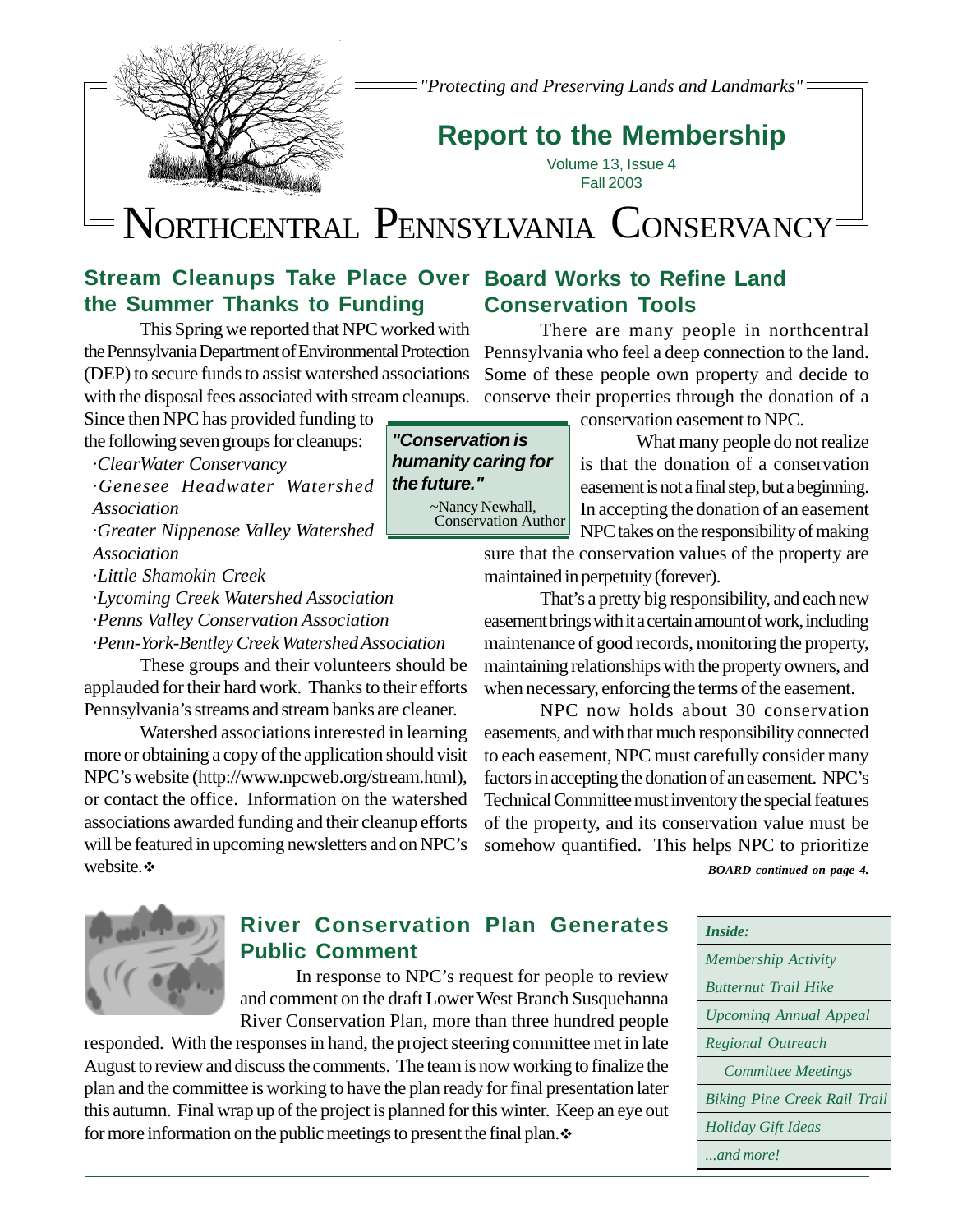## **Membership Activity from 6/16/2003 through 8/30/2003**

#### **CORPORATE MEMBERS**

#### **Osprey (\$1,000-1,999)** Montour Oil Service Co.

Mark C. Oberheim DMD

**American Kestrel (\$500-749)** Jersey Shore State Bank

### **Small Business (\$100- 499)**

Irion Lumber Company WNB Bank

#### **GENERAL MEMBERS**

#### **Black Bear (\$500-999)**

John M. Confer William & Kimberly Van Campen

#### **White-tailed Deer (\$250-499)**

John & Susan Best



Henry & Michelle Frey Mr. & Mrs. Law Groner Richard Insley Willem J. &

 Tamara D. Lubbe Mr. & Mrs. Henry Perciballi George I. Rodgers Family Charles & Helen Schwarz

#### **Black Cherry (\$100-249)**

Jay & Juli Alexander Karl K. & Karen M. Baldys Susan M. Durrwachter Mr. & Mrs. Brett Feese Phillip & Joy Greene Marc & Diane Lewis Bobby Maguire/ Mountain Stone & Carved Rocks Jack & Suzanne Murray Dr. & Mrs. Robert W. Newcomb James & Cheryl Redmond John & Marguerite G. Rich Dr. Samuel Rockey Alvin L. Snowiss Linda Stein Jim & Lynn Tooey Dr. Marshall Welch Bill & Pam Worobec

#### **Red Oak (\$50-99)**

Alvin C. & Betty Bush Ron & Shirley Butler Russell & Linda Campbell Bill & Mary Chancellor David & Donna Colley Robert F. Cox Jr. Ralph R. Cranmer James Furey II/ Eastern Wood Products Rudolph Holtzman Kathie L. Hunter/ Landplan Inc. Rudy & Carol Kafer Scott & Karen Keck C. Herbert Larson Richard P. Lauchle Harold & Shirley Loud Kenneth & Ann Lundy David & Ruth McCord Terry & Dorian Myers Mark & Kim Oberheim Casey Pfitzenmayer Birch & Ann Marie Phillips Mr. & Mrs. Charles M. Plankenhorn Heidi Schwarz-Hosler Joseph & Margaretta **Stewart** James & Celia Van Campen Mr. & Mrs. Harry E. Webster III John E. Young & Family

#### **Sugar Maple (\$35-49)**

Dave Barsky Robert & Joan Bauder Jeffrey B. Burnham Mr. & Mrs. John Carpenter Robert & Dorothy Cupper Bill Danilowicz Marian L. Fetter & Mark Kleinfelter Alan & Diane Himes Les Hughes Leroy H. Keiler III Leroy H. Keiler, Jr. Lisa & Jody McNerney Annie Sanders Dr. Dora E. Vandine

#### **White Pine (\$25-34)**

Larry & Joan Briggs James E. Clayton Russ & Christine Cowles David K. Gilpin Joan C. Gingrich Gary W. Glick Maryanne Griscavage Gerald & Colleen Lacy Ed Lawrence & Catherine McLaughlin Jeff Prowant **Quest** Raymond Rathmell Dave Rockey Michael & Laura J. Steele Rev. & Mrs. Larry Waltz William V. West Ralph Wilson Dave Winton

#### **ADDITIONAL CONTRIBUTIONS**

**General Contributions** Terry Wild Studio Gander Mountain

*From the Black Rock Hunting Club:* Wayne & Dorothy Evans Daryl & Kim Diehl J.R. Evans Kevin Diehl Jody Diehl Keith Fraser Michael Hammer

#### **Memorial Contributions**

In memory of *Mary Bubb* by Joanne Fisher

#### **Honorarium**

In honor of *Dr. George Durrwachter's birthday* by Donald & Ann Alsted and by Carol Gundrum

#### **Material Donation**

Donation of office furniture by PPL Corporation

## **Land Acquisition Fund Receives Donation**

NPC extends special thanks to **Alfred Buck** for continuing to support NPC's land acquisition efforts! Mr. Buck has again generously donated to NPC's Alfred and Helen Buck Land Acquisition Fund. This fund assists NPC in the acquisition of special properties that are in danger of development.

### **Are We in Your Will?**

Have you planned a special gift to NPC? Remembering NPC in your will can be a way to leave a legacy to future generations or honor loved ones. If you have already included us in your plans or are going to make a gift to NPC in your will, please be sure that you have designated your gift to "Northcentral Pennsylvania Conservancy," federal employee identification number 23-2606163. You will note that there are many organizations with the word "conservancy" in their name, so please include our full name to ensure that your wishes are carried out as you intend.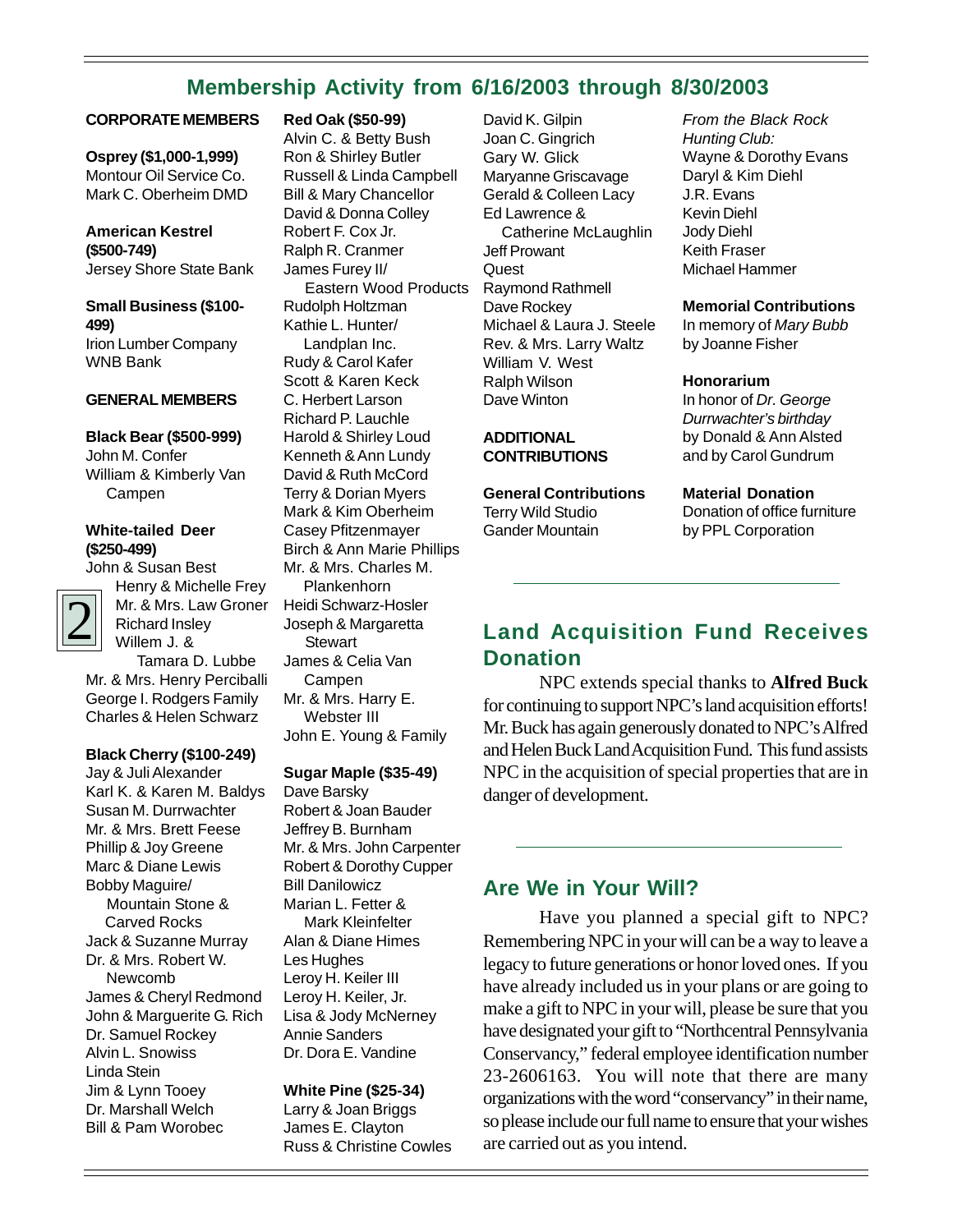

## **Butternut Trail Hike**

NPC hike leader Ruth Rode led another pleasant hike on Saturday, July 12 in Sullivan County. This hike featured the Butternut Trail, an easy, fun trail that overlooks two parcels of the Flynn Property. These two parcels were purchased by NPC at auction and

transferred to state ownership in the early 1990's.

The hike began at World's End State Park, and Park Manager Bill Kocher was on hand to welcome the group and give an update on some of the recent improvements that have been made to facilities in the park. A naturalist from the park staff accompanied the group, pointing out plants and wildlife along the way.

The weather cooperated beautifully, and a group of about 20 hikers and one dog enjoyed seeing a field of large boulders, and hearing the roar of the creek below the trail. A series of eight switchbacks provided a fun ascent to a vista overlooking Loyalsock Creek.

The group enjoyed a lunch break to enjoy the view. From the vista, the hikers then made a circuit back to the parking area to finish the excursion. Participants agreed that the Butternut Trail was fun and easy--perfect for a beautiful July morning. $\div$ 

## **Annual Appeal to Begin in Late November**

As the year draws to a close a very significant season arrives for NPC. In late November we will begin our Annual Appeal, a vital fund-raiser for NPC as it helps provide essential operating funds to keep the organization moving forward in our mission of conservation.

We hope you will take the opportunity to give a gift this holiday season that has value for generations to come. Your gift to NPC is tax-deductible, and helps ensure that future generations will enjoy the same special places in northcentral Pennsylvania that we have.

#### **Did You Know?**

That NPC is one of more than 1200 nonprofit land trusts that at operate independently of government? Organizations like NPC work on the front lines with local communities to help save America's land heritage. Land trusts have been extraordinarily successful, having protected more than 6.2 million acres of open space, according to the National Land Trust Census. Thank you for supporting NPC!

## **NPC Members Rise to the Special Appeal Challenge**

In September NPC members and friends received a letter detailing a special request by NPC's Board of Directors. The Board asked members and friends to consider making a special gift to help replenish income from NPC's reserve fund. As of September 18 NPC supporters had responded in an overwhelming way with gifts pushing close to the goal of \$6,250.

This fund is vitally important to NPC as it helps the organization continue the same level of conservation efforts in slow economic times. NPC's founders had the foresight to put funding aside in this reserve, but without growth in the reserve, the Board would be forced to consider making cuts to current programs and services.

To those of you who contributed to this important appeal, we thank you! We will include a listing of those who made gifts to this special appeal in the next newsletter.  $\cdot$ 

## **Regional Outreach Committee Meetings Planned**

NPC has a large regional coverage area, stretching from just above Harrisburg to the New York border. With such a large area of northcentral Pennsylvania to cover, it is sometimes difficult to keep in close contact with members and others in all the counties of our coverage area.

With that challenge in mind, the NPC board decided to form Regional Outreach committees to help keep the channels of communication open, and provide opportunities for involvement. Throughout this spring and summer, NPC staff and board members have been travelling throughout the NPC coverage area to a series of Regional Outreach Committee meetings.

At these meetings, NPC members and other stakeholders from communities throughout the region have provided feedback and voiced concerns about specific areas where they feel NPC's conservation efforts should be focused. NPC has also had the opportunity to request assistance on a variety of issues from throughout the region.

This two-way communication is important to the future of NPC, and helps provide the organization with direction from our local communities. If you have an interest in serving on a Regional Outreach Committee near you, please contact the NPC office.

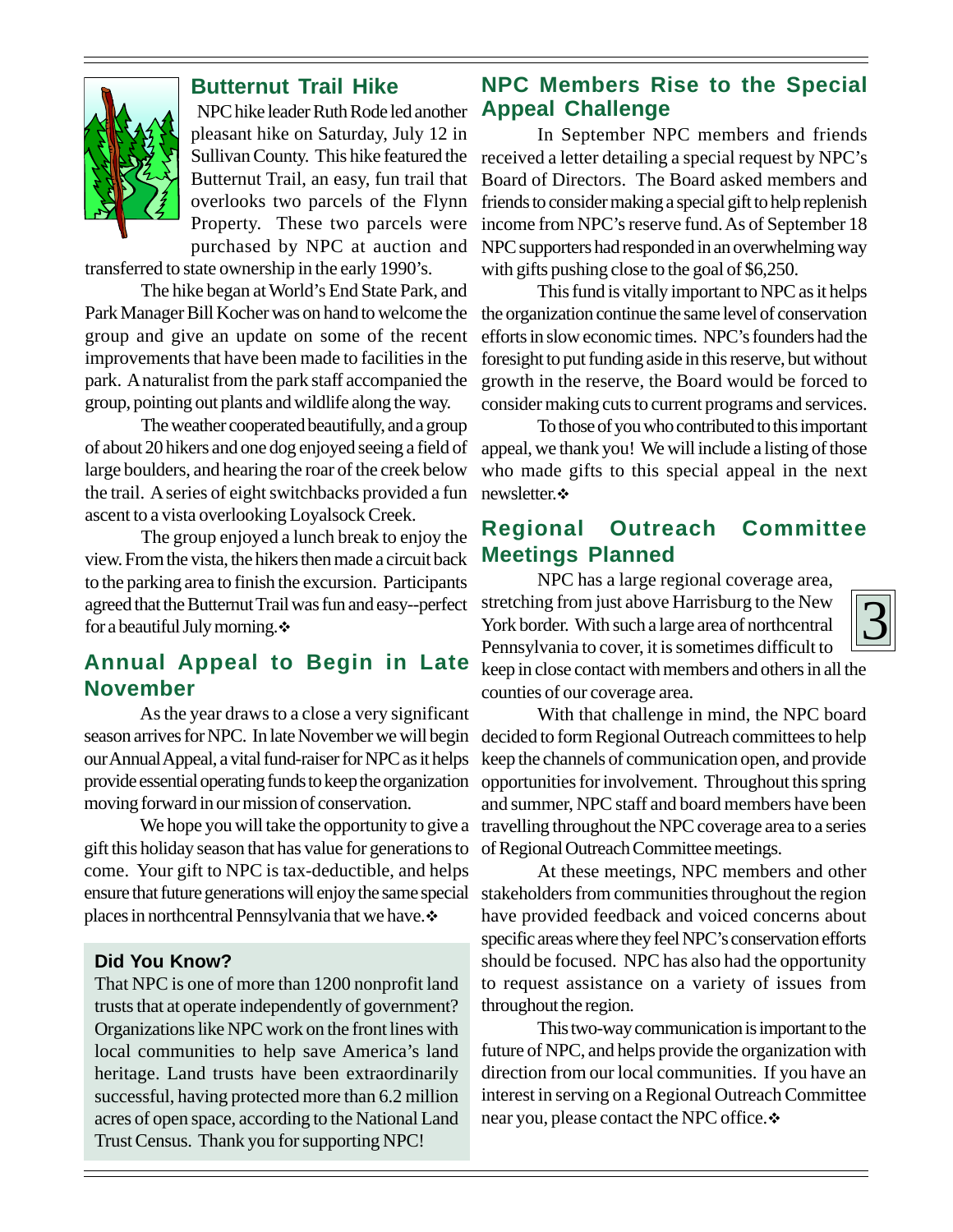

### **Pine Creek Rail Trail Bike Ride**

Approximately 40 members and friends of NPC took part in a bike trip from Darling Run to Blackwell on the Pine Creek Rail Trail in Tioga County on June 28.

DCNR volunteer Weldon Cohick, Jr, led the trip. Mr. Cohick, a dedicated volunteer who operates the Darling Run visitor information center, shared stories along the trail and led the group on a few side trips to

historical spots along the way.

4

The rail trail follows an abandoned rail bed in the Pine Creek gorge and afforded participants with the opportunity to enjoy incredible views of the mountainsides and wildlife. While on the trail participants were treated to sightings of a Bald Eagle and an eagle's nest.

Special thanks to Pine Creek Outfitters for facilitating bike rentals and shuttle service for participants.



## **PPL Donates Office Furniture to NPC**

Through the generosity of one of our corporate members, NPC now has office furniture that will serve the needs of staff and volunteers. PPL recently donated four workstations and boardroom furniture to NPC.

Executive Director Reneé Carey said, "This donation is a definite boost for NPC staff and volunteers. We are thankful to have these new workstations, as they will help improve efficiency and provide staff and volunteers with adequate workspace. It also has great aesthetic value, as we now have desks, tables and chairs that match."

The furniture donation also saved NPC costs associated with moving. Delivery of the furniture was timed with NPC's recent office move, saving the conservancy moving costs.

#### *BOARD continued from page 1.*

projects and maximize the impact of our resources.

This summer, NPC's Board of Directors took time to consider the tools the organization uses to rank current projects. Currently, the Technical Committee uses a worksheet that lists the possible conservation values that can be contained on a property. For example, a piece of land may contain especially good agricultural or woodland values. A property could contain historical features, geologic features or be an exceptional habitat for wildlife. With these possibilities and many more, which properties should NPC rank higher than others in priority?

With much discussion and thought, the Board evaluated the current worksheet and proposed revisions to the current resource values. The Technical Committee will have the opportunity to provide feedback to the Board on its proposed revisions. The final changes will help NPC continue its mission to the best of its ability. $\ddot{\cdot}$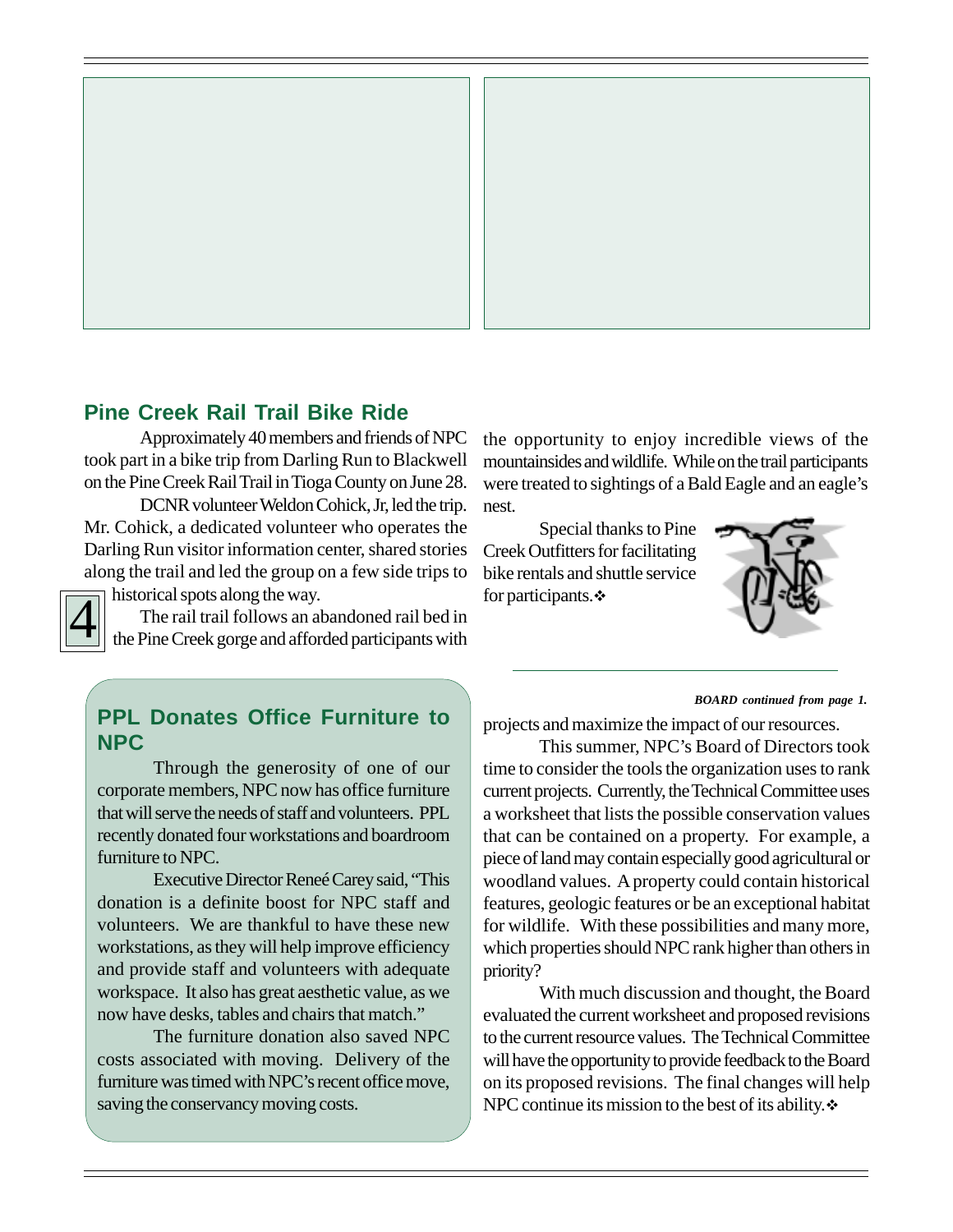

## **NPC Offers the Perfect Solution to Your Holiday Gift-Giving Needs!**

Looking for holiday gift ideas? We have lots of easy gifts, and you don't have to go to the mall to find them! To order, simply fill out the form below or give the office a call at 570- 323-6222 and we will be happy to help you!

#### **NPC Screen-printed tee**

These super tees come in lots of colors and sizes (kids and adult sizes from S to XXXL). The shirts feature the NPC tree logo screen printed on the front in either ivory or black ink. Most are 100% cotton and a few are a 50/50 blend. We have color groupings of blues, greens, reds, purples, white, black, and neutrals.

### **NPC Embroidered Logo Denim Shirt**

These are durable, high-quality, comfortable 100% cotton long-sleeved shirts embroidered with a tan NPC logo. This classic style makes this shirt a favorite! *Order deadline is November 5, 2003.*

## **NPC Fleece Pullover with Embroidered Logo**

Charcoal-colored pullover with half-zip in front and side, slit pockets. The NPC logo is embroidered in tan. *Order deadline is November 5, 2003.*

## **NPC Totebag**

The grocery bag style totebag, made by Equinox in Williamsport, has longer handles for ease in carrying it over your shoulder. The bags are screen printed with the NPC logo, and are perfect for carrying groceries, books, clothes to the gym, picnic items or anything else that needs lugged around.

## **NPC Golf Shirt**

These extra-heavyweight pique golf shirts are available in both long and short-sleeved styles. The shirts are a natural color with a green embroidered name and logo, with double-strip collars and sleeve bands and features 3 glossy tone buttons. *Order deadline is November 5, 2003.*



## **NPC MERCHANDISE ORDER FORM\***

------------------------------------------------------------------------------------------------------

| In each block below indicate the quantity ordered of each size                                              |                       |   |  |    |                                |                                                        |  |
|-------------------------------------------------------------------------------------------------------------|-----------------------|---|--|----|--------------------------------|--------------------------------------------------------|--|
|                                                                                                             | S                     | M |  | XL | Cost                           | <b>Total Due</b>                                       |  |
| Screen print tee**                                                                                          |                       |   |  |    | \$12                           |                                                        |  |
| Denim embroidered shirt                                                                                     |                       |   |  |    | \$30                           |                                                        |  |
| Short-sleeve golf shirt                                                                                     |                       |   |  |    | \$25                           |                                                        |  |
| Long-sleeve golf shirt                                                                                      |                       |   |  |    | \$25                           |                                                        |  |
| Fleece pullover                                                                                             |                       |   |  |    | \$32                           |                                                        |  |
| NPC Totebag                                                                                                 |                       |   |  |    | \$13                           |                                                        |  |
| (Shipping is \$3.85 for the first item, \$2.00 for each additional item.)                                   |                       |   |  |    | <b>Total</b>                   | Sub-total \$<br>Shipping $\frac{1}{2}$<br>$\mathbf{s}$ |  |
| Name: Name:                                                                                                 |                       |   |  |    |                                |                                                        |  |
|                                                                                                             |                       |   |  |    |                                |                                                        |  |
|                                                                                                             |                       |   |  |    |                                |                                                        |  |
| Payment Method:                                                                                             | $\Box$ Check enclosed |   |  |    | Please bill my Visa/Mastercard |                                                        |  |
|                                                                                                             |                       |   |  |    |                                |                                                        |  |
|                                                                                                             |                       |   |  |    |                                |                                                        |  |
| *All orders for denim shirts, golf shirts and fleece pullovers must be received by NPC by November 5, 2003. |                       |   |  |    |                                |                                                        |  |
|                                                                                                             |                       |   |  |    |                                |                                                        |  |

\*\*For additional sizes and colors please call the NPC office at 570-323-6222 or visit us at 330 Government Place, Williamsport